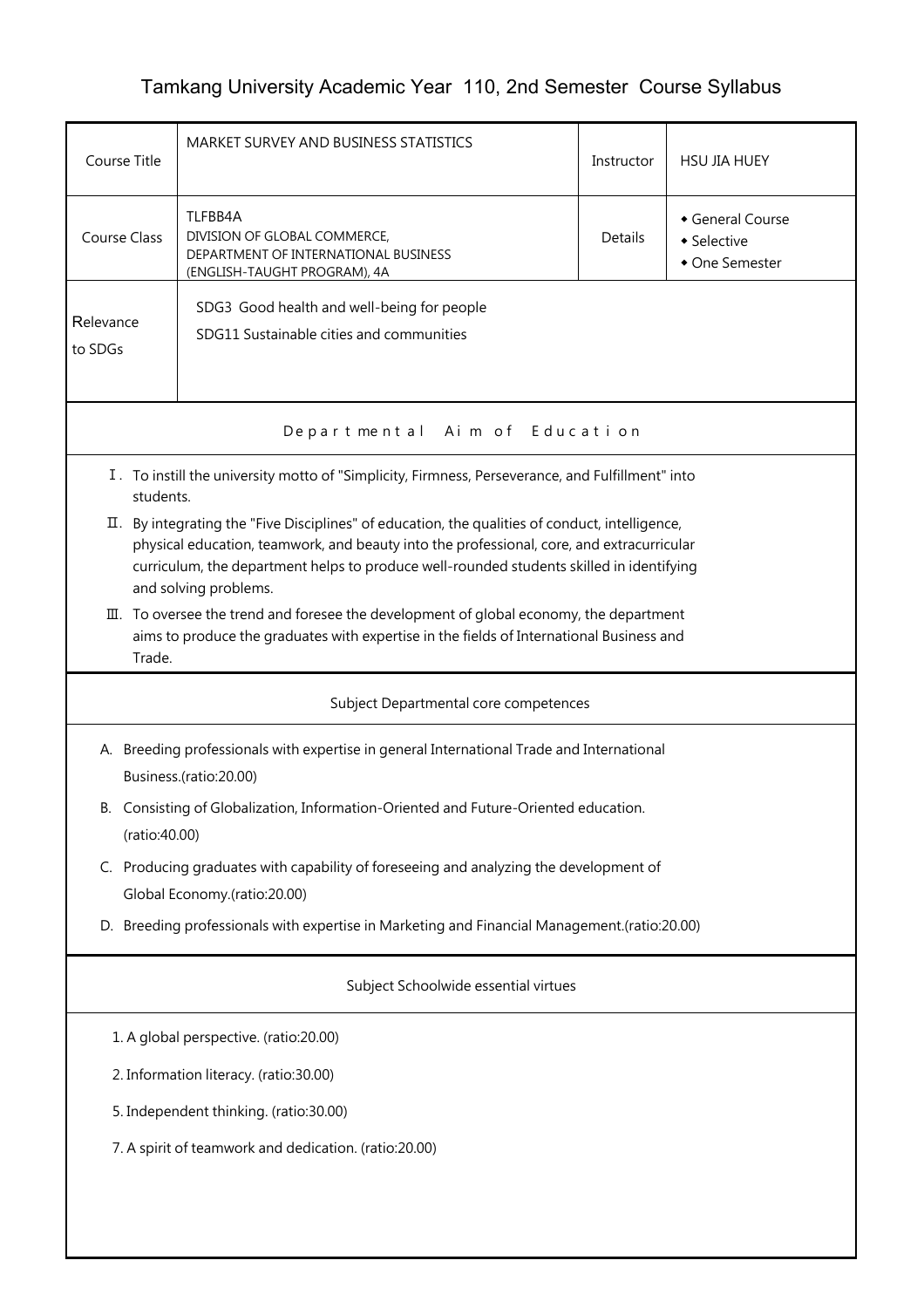|                                                                                                                                                                                                                                                                                                                                                                                                                                                                                                                                                                                                                                                                                                           | Marketing research is the systematic gathering and interpretation of information<br>regarding individuals or organizations using the statistical and analytical methods<br>and techniques of the applied sciences to support decision making. The processes<br>include problem definition, developing a research approach, research design, data<br>Course<br>collection, data analysis, and communicating research findings, which will be<br>Introduction<br>discussed throughout the course. At the end of the course, students are expected<br>to be able to conduct a sound marketing research project. |                                                                                                                                                                                                                                                                        |                          |                                                                                                                    |                                                                                                     |  |  |  |
|-----------------------------------------------------------------------------------------------------------------------------------------------------------------------------------------------------------------------------------------------------------------------------------------------------------------------------------------------------------------------------------------------------------------------------------------------------------------------------------------------------------------------------------------------------------------------------------------------------------------------------------------------------------------------------------------------------------|--------------------------------------------------------------------------------------------------------------------------------------------------------------------------------------------------------------------------------------------------------------------------------------------------------------------------------------------------------------------------------------------------------------------------------------------------------------------------------------------------------------------------------------------------------------------------------------------------------------|------------------------------------------------------------------------------------------------------------------------------------------------------------------------------------------------------------------------------------------------------------------------|--------------------------|--------------------------------------------------------------------------------------------------------------------|-----------------------------------------------------------------------------------------------------|--|--|--|
| The correspondences between the course's instructional objectives and the cognitive, affective,<br>and psychomotor objectives.<br>Differentiate the various objective methods among the cognitive, affective and psychomotor<br>domains of the course's instructional objectives.<br>I. Cognitive: Emphasis upon the study of various kinds of knowledge in the cognition of<br>the course's veracity, conception, procedures, outcomes, etc.<br>II. Affective: Emphasis upon the study of various kinds of knowledge in the course's appeal,<br>morals, attitude, conviction, values, etc.<br>III. Psychomotor: Emphasis upon the study of the course's physical activity and technical<br>manipulation. |                                                                                                                                                                                                                                                                                                                                                                                                                                                                                                                                                                                                              |                                                                                                                                                                                                                                                                        |                          |                                                                                                                    |                                                                                                     |  |  |  |
| No.                                                                                                                                                                                                                                                                                                                                                                                                                                                                                                                                                                                                                                                                                                       |                                                                                                                                                                                                                                                                                                                                                                                                                                                                                                                                                                                                              | <b>Teaching Objectives</b><br>objective methods                                                                                                                                                                                                                        |                          |                                                                                                                    |                                                                                                     |  |  |  |
| $\mathbf{1}$                                                                                                                                                                                                                                                                                                                                                                                                                                                                                                                                                                                                                                                                                              |                                                                                                                                                                                                                                                                                                                                                                                                                                                                                                                                                                                                              | Understanding the nature and scope of marketing research;<br>Cognitive<br>Knowing when and how marketing research should be conducted;<br>Recognizing ethics associated with marketing research;<br>Appreciating new skills and emerging trends in marketing research. |                          |                                                                                                                    |                                                                                                     |  |  |  |
|                                                                                                                                                                                                                                                                                                                                                                                                                                                                                                                                                                                                                                                                                                           |                                                                                                                                                                                                                                                                                                                                                                                                                                                                                                                                                                                                              |                                                                                                                                                                                                                                                                        |                          | The correspondences of teaching objectives : core competences, essential virtues, teaching methods, and assessment |                                                                                                     |  |  |  |
| No.                                                                                                                                                                                                                                                                                                                                                                                                                                                                                                                                                                                                                                                                                                       | Core Competences                                                                                                                                                                                                                                                                                                                                                                                                                                                                                                                                                                                             |                                                                                                                                                                                                                                                                        | <b>Essential Virtues</b> | <b>Teaching Methods</b>                                                                                            | Assessment                                                                                          |  |  |  |
| 1                                                                                                                                                                                                                                                                                                                                                                                                                                                                                                                                                                                                                                                                                                         | <b>ABCD</b>                                                                                                                                                                                                                                                                                                                                                                                                                                                                                                                                                                                                  |                                                                                                                                                                                                                                                                        | 1257                     | Lecture, Discussion                                                                                                | Testing,<br>Discussion(including<br>classroom and online),<br>Report(including oral and<br>written) |  |  |  |
|                                                                                                                                                                                                                                                                                                                                                                                                                                                                                                                                                                                                                                                                                                           |                                                                                                                                                                                                                                                                                                                                                                                                                                                                                                                                                                                                              |                                                                                                                                                                                                                                                                        |                          | Course Schedule                                                                                                    |                                                                                                     |  |  |  |
| Week                                                                                                                                                                                                                                                                                                                                                                                                                                                                                                                                                                                                                                                                                                      | Date                                                                                                                                                                                                                                                                                                                                                                                                                                                                                                                                                                                                         |                                                                                                                                                                                                                                                                        |                          | <b>Course Contents</b>                                                                                             | <b>Note</b>                                                                                         |  |  |  |
| 1                                                                                                                                                                                                                                                                                                                                                                                                                                                                                                                                                                                                                                                                                                         | $111/02/21$ ~<br>111/02/25                                                                                                                                                                                                                                                                                                                                                                                                                                                                                                                                                                                   | Course introduction                                                                                                                                                                                                                                                    |                          |                                                                                                                    |                                                                                                     |  |  |  |
| 2                                                                                                                                                                                                                                                                                                                                                                                                                                                                                                                                                                                                                                                                                                         | $111/02/28$ ~<br>111/03/04                                                                                                                                                                                                                                                                                                                                                                                                                                                                                                                                                                                   | The role and value of marketing research information                                                                                                                                                                                                                   |                          |                                                                                                                    |                                                                                                     |  |  |  |
| 3                                                                                                                                                                                                                                                                                                                                                                                                                                                                                                                                                                                                                                                                                                         | $111/03/07 \sim$<br>111/03/11                                                                                                                                                                                                                                                                                                                                                                                                                                                                                                                                                                                | Defining the marketing research problem                                                                                                                                                                                                                                |                          |                                                                                                                    |                                                                                                     |  |  |  |
|                                                                                                                                                                                                                                                                                                                                                                                                                                                                                                                                                                                                                                                                                                           |                                                                                                                                                                                                                                                                                                                                                                                                                                                                                                                                                                                                              |                                                                                                                                                                                                                                                                        |                          |                                                                                                                    |                                                                                                     |  |  |  |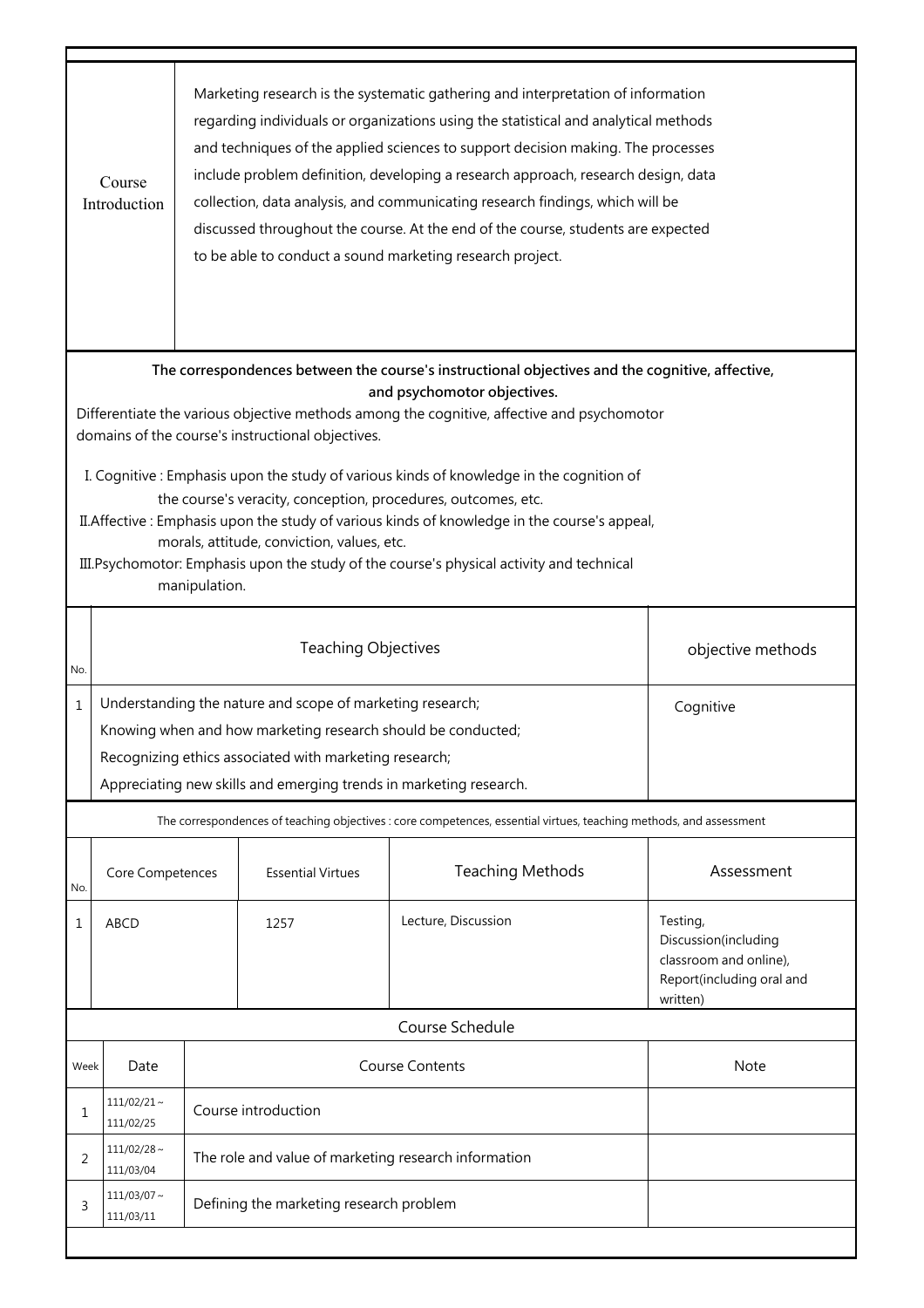| 4                                          | $111/03/14$ ~<br>111/03/18    | Research design                                                                                                                                                   |  |  |
|--------------------------------------------|-------------------------------|-------------------------------------------------------------------------------------------------------------------------------------------------------------------|--|--|
| 5                                          | $111/03/21$ ~<br>111/03/25    | Secondary data, literature reviews, and hypotheses                                                                                                                |  |  |
| 6                                          | $111/03/28$ ~<br>111/04/01    | Measurement and scaling                                                                                                                                           |  |  |
| 7                                          | $111/04/04 \sim$<br>111/04/08 | Data collection approaches                                                                                                                                        |  |  |
| 8                                          | $111/04/11$ ~<br>111/04/15    | Sampling: theory and methods                                                                                                                                      |  |  |
| 9                                          | $111/04/18$ ~<br>111/04/22    | Review                                                                                                                                                            |  |  |
| 10                                         | $111/04/25$ ~<br>111/04/29    | Midterm Exam Week                                                                                                                                                 |  |  |
| 11                                         | $111/05/02$ ~<br>111/05/06    | Qualitative data analysis                                                                                                                                         |  |  |
| 12                                         | $111/05/09$ ~<br>111/05/13    | Preparing data for quantitative analysis                                                                                                                          |  |  |
| 13                                         | $111/05/16$ ~<br>111/05/20    | Basic data analysis for quantitative research                                                                                                                     |  |  |
| 14                                         | $111/05/23$ ~<br>111/05/27    | Social media research                                                                                                                                             |  |  |
| 15                                         | $111/05/30$ ~<br>111/06/03    | Graduate Exam Week                                                                                                                                                |  |  |
| 16                                         | $111/06/06 \sim$<br>111/06/10 | $\frac{1}{2}$                                                                                                                                                     |  |  |
| 17                                         | $111/06/13 \sim$<br>111/06/17 | $\frac{1}{2}$                                                                                                                                                     |  |  |
| 18                                         | $111/06/20$ ~<br>111/06/24    | $---$                                                                                                                                                             |  |  |
| Requirement                                |                               | The course content and progress will be adjusted accordingly based on the interaction<br>between instructor and students.                                         |  |  |
|                                            | <b>Teaching Facility</b>      | Computer, Projector                                                                                                                                               |  |  |
| Textbooks and<br><b>Teaching Materials</b> |                               | Hair, J. F., Celsi, M., Ortinau, D. J., & Bush, R. P. (2017). Essentials of marketing research<br>(Fourth Edition). New York, NY: McGraw-Hill/Higher Education.   |  |  |
| References                                 |                               | Malhotra, N., Nunan, D., & Birks, D. (2017). Marketing Research: An Applied Approach.                                                                             |  |  |
| Number of<br>Assignment(s)                 |                               | (Filled in by assignment instructor only)                                                                                                                         |  |  |
| Grading<br>Policy                          |                               | Attendance:<br>30.0 %<br>$\blacklozenge$ Mark of Usual: 20.0 % $\blacklozenge$ Midterm Exam: 20.0 %<br>Final Exam:<br>30.0 %<br>Other $\langle \rangle$ :<br>$\%$ |  |  |
|                                            |                               |                                                                                                                                                                   |  |  |